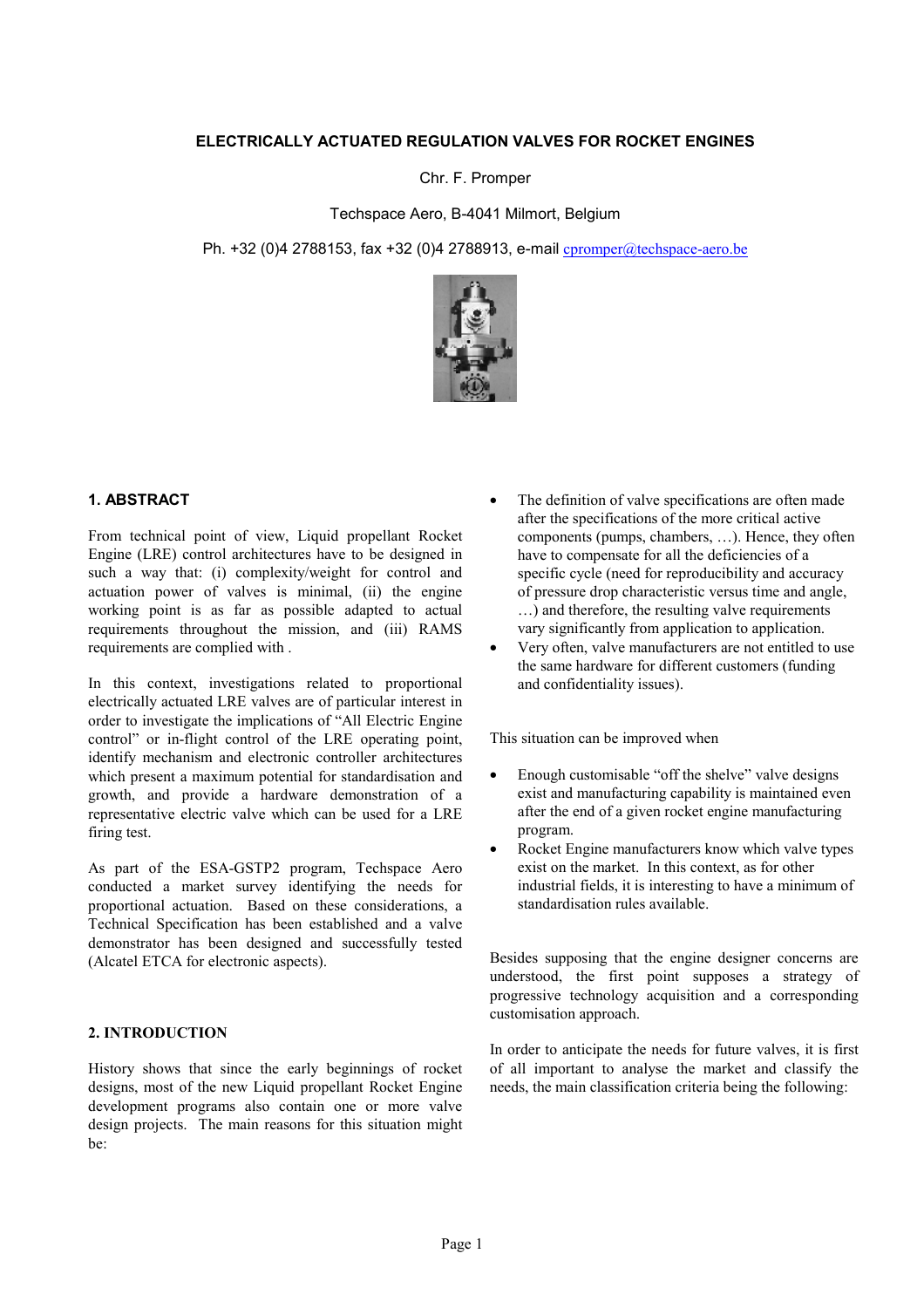- Type of fluid to be controlled, temperature, pressure, leak constraints,
- Type of actuation energy (pneumatic, hydraulic, electric),
- Accuracy (absolute, resolution, reproducibility),
- Speed (fast, slow), available peak power,
- Available control architecture (electrovalves, electric servovalve interface, servovalves, dedicated engine controller, … ),
- Degree of versatility, specific ground testing and operation constraints.

Considering that for each of the six items of this (non exhaustive) list of criteria one could give at least three value ranges (very conservative), this leads to more than  $3<sup>6</sup>$ =729 typical valve specifications!

Taking into account that, the cost of development of valves represents typically about 5% of an engine development budget (with about five valve types to be developed per engine), one can conclude that in order to obtain a complete palette of "off the shelve" valve technologies one would require the unaffordable budget equivalent to at least 7 rocket engine development programs!

Typically, the following actuation concepts should be analysed and standardised:

- Pneumatic ON/OFF :
- Hydraulic ON/OFF
- Electric ON/OFF
- Proportional hydraulic
- Proportional pneumatic
- Proportional electrical (slow/fast accurate/not accurate)

In order to reduce the investigation cost by several orders of magnitude the application of the following principles make sense:

- Focus on versatility and growth potential.
- Focus the R&D efforts on "more standardised" valve flow-part and valve actuator subsystems.

Applying this logic to valves, and capitalising on the experience of the already developped (mainly pneumatic) European Ariane engine valves, the advantages of *high accuracy*, *proportional, high-dynamics, electric* actuation become evident, but as one major drawbacks of electric actuation is the specific weight of the actuator (compared to the pneumatic technology) the limitation of required actuation efforts becomes an important issue.

The often raised issue of recurring cost of electronics can be addressed by the following argumentation:

- Standardisation leads to higher serial output and hence to lower cost.
- Prices of electronic components are constantly decreasing for the following reasons: (i) monopolies are being broken by healthy competition (ii) prices of electronic control components are constantly decreasing due to the generalisation of control equipment in nearly all of the domestic housekeeping, audio, video, PC devices and (iii) the cost of power control components (semiconductor switches) will decrease with the generalisation of electric power for automotive vehicles.

The above mentioned issues were taken as the starting point of the GSTP2 ERV project which was started in May 1998.

The technology presented hereafter has been chosen (at least) for ground development tests of a new Ariane 5 upperstage engine. Other applications of this technology are presently in preparation.

## **3. TECHNICAL SPECIFICATION**

In early 1998, a screening of the market needs showed interesting opportunities for proportional 2 inch regulation valves for cryogenic expander engines. An anticipation of the technical specification for the valves of this type of application showed that a proportional actuator with high dynamics could power both regulation and chamber injection valves, provided they are designed for electrical actuators. In order to address the uncertainties which are inherent to space mechanisms (large temperature range, vibration, …), the ECSS design rules were applied. In particular, this led to a very significant motorisation margin (> 8 for nominal case; >3 for peak load case).

The resulting *actuator* spec was:

- Supply:  $>50VDC$ ; <100W (moving valve); 10 W (position control)
- Max Torque >32 Nm
- Resolution  $\leq 0.1$ °
- Accuracy  $\leq 0.3^{\circ}$
- Temperature range (peak values) – $110^{\circ}C \rightarrow +200^{\circ}C$
- Bandwidth (-3dB/ displ 0.1°): 15 Hz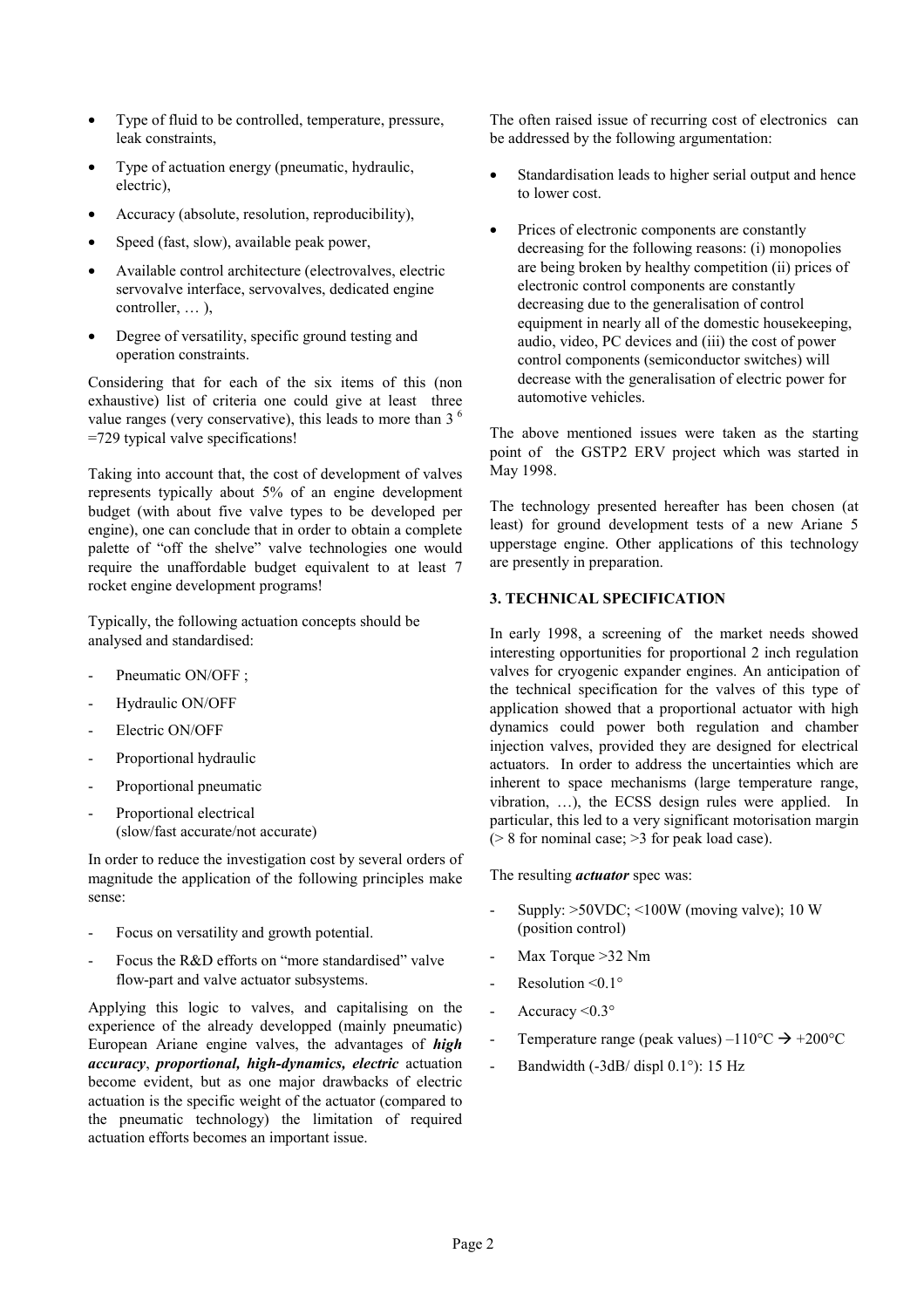# *Flow-part*

- Peak actuation torque < 4 Nm
- Versatile butterfly concept
- Shaft seals compatible with expander bypass valve flow conditions
- $MEOP > 200$  bar

# *Reliability*

Failsafe concept

# **4. ELECTRIC VALVE ACTUATION CONCEPTS**

A trade-off analysis has been conducted between various concepts.

- A. **Electro pneumatic concept:** this concept combines a pneumatic actuator with small electric servovalves and can be applied to control existing pneumatic valves electrically. Allthough this configuration leads to a very dynamic and compact solution, it is usually the best choice when the level of integration with the flow part may be very high. This contradicts the standardisation requirement.
- B. **Direct drive**: implementing full ECSS margins, this concept only makes sense when required dynamics and hysteresis constraints are one order of magnitude higher than the present specification.
- *C.* **High reduction ratio** transmission (>12). This concept minimises power consumption during position control phases but leads to unacceptable power peaks when fast moves are required.



# *Harmonic Drive transmission*

D. **One stage gear transmission**. This concept is (from mechanical point of view) nearly as simple as the Direct Drive concept presented above and leads to an interesting compromise in terms of position control power, peak power for the required dynamics. In addition, the angular sensors which are used for closing the position loop can also be used to control the brushless DC motor in case it needs a sensor. The reduction ratio of 8 was chosen.

Having chosen the reduction ratio, a second level of tradeoff analysis has been conducted in order to obtain the most advantageous configuration in terms of speed reducer concept, location of the angular sensors and electric connectors. Some of these concepts are shown below. Finally a simple spur gear concept won the race.



*Worm wheel transmission*



*Bevel gear transmission with sensors between flowpart and bevel gear.*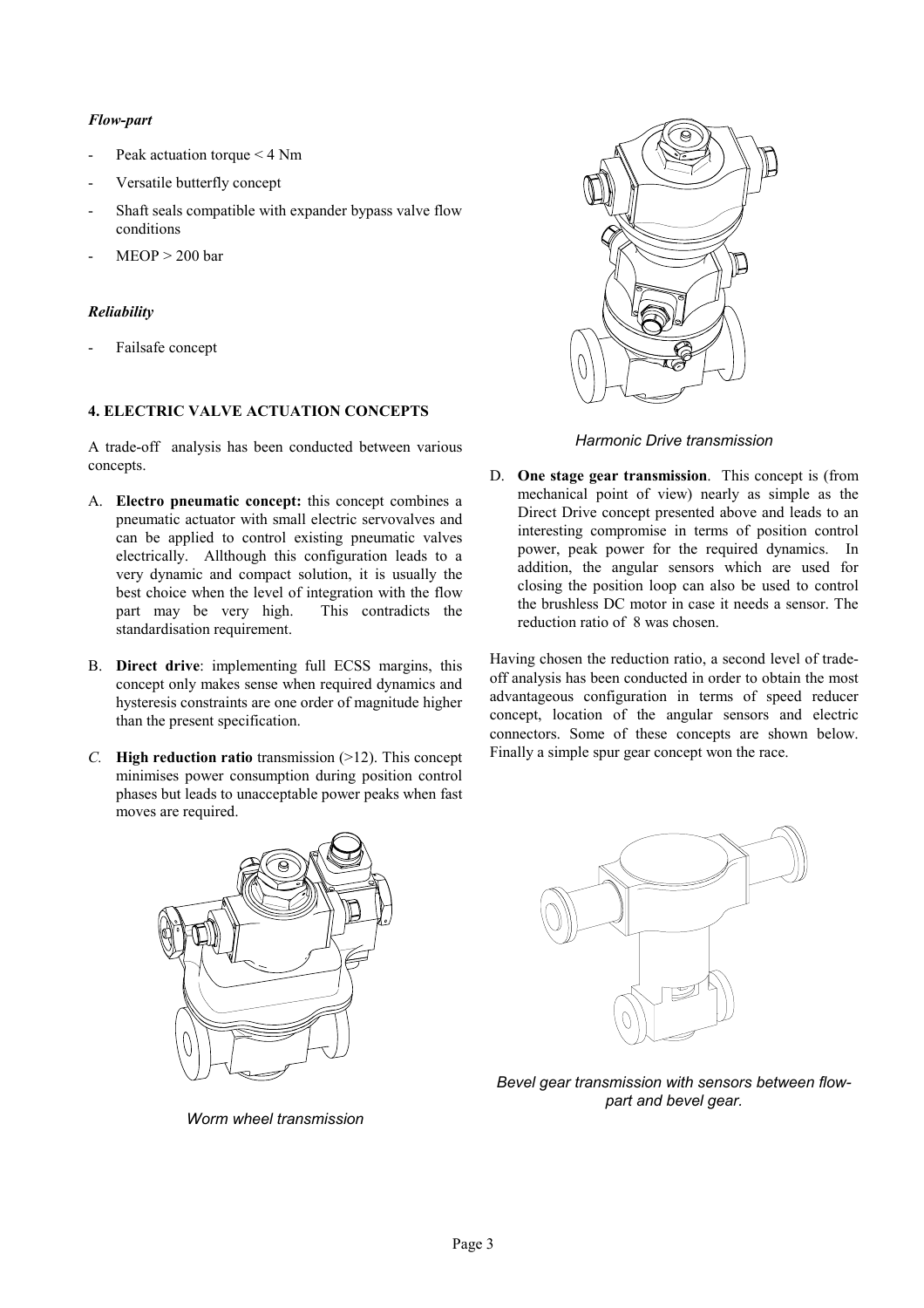

*Spur Gear transmission (PDR design)*

# **5. MAIN DESIGN ISSUES**

Besides the classical valve design issues (structural sizing, material compatibility, choice of the exact motor configuration, …) the following issues have attracted particular attention:

- Minimisation of leak peaks above 10 Scc/sec which can appear during actuation moves.
- Design of shaft seals in such a way that the actuation torque remains below the required value, in compliance with ECSS motorisation margins. In this context particular attention was paid in order to reduce the radial stiffness and increase the autoclave characteristics of the dynamic seals.
- Electric interfaces inside the valve.

The main identified issues for the here described study are given in the table hereafter:

|   | <b>Issue</b>                                                             | Approach                                                                                                                                  |
|---|--------------------------------------------------------------------------|-------------------------------------------------------------------------------------------------------------------------------------------|
| 1 | Minimisation of friction<br>and hydraulic efforts in<br>the flow part    | Specific<br>shaft<br>sealing<br>concept with specific lip<br>seals                                                                        |
| 2 | Minimisation of electric<br>power peaks                                  | Design and manufacture<br>of a dedicated electronic<br>controller able<br>to<br>test<br>various control strategies<br>and speed profiles. |
| 3 | Reliability                                                              | dedicated electronic<br>$\mathbf{A}$<br>architecture<br>has<br>been<br>defined, implementing hot<br>redundancy.                           |
| 4 | angular<br>Accurate<br>for<br>large<br>sensors<br>temperature variations | Design and<br>manufacture<br>of specific high precision<br>and temperature robust<br>resolvers                                            |
| 5 | Motor for high and low<br>$T^{\circ}$                                    | Design and manufacture<br>of a dedicated temperature<br>robust motor with sleeved<br>SmCo Magnets                                         |
| 6 | of<br>Tribology<br>speed<br>reducer.                                     | behaviour<br>Excellent<br>although neither coatings<br>nor lubricants were used<br>$(launcher \implies short life)$<br>duration!)         |

The resulting prototype is shown on the picture hereafter. In addition to the above mentioned architecture, it integrates the following specific features :

- Double wound three phase brushless DC motor
- Triple redundant resolvers
- Adjustable backlash concept allowing to adjust the backlash to virtually zero for any temperature in the operating T° domain.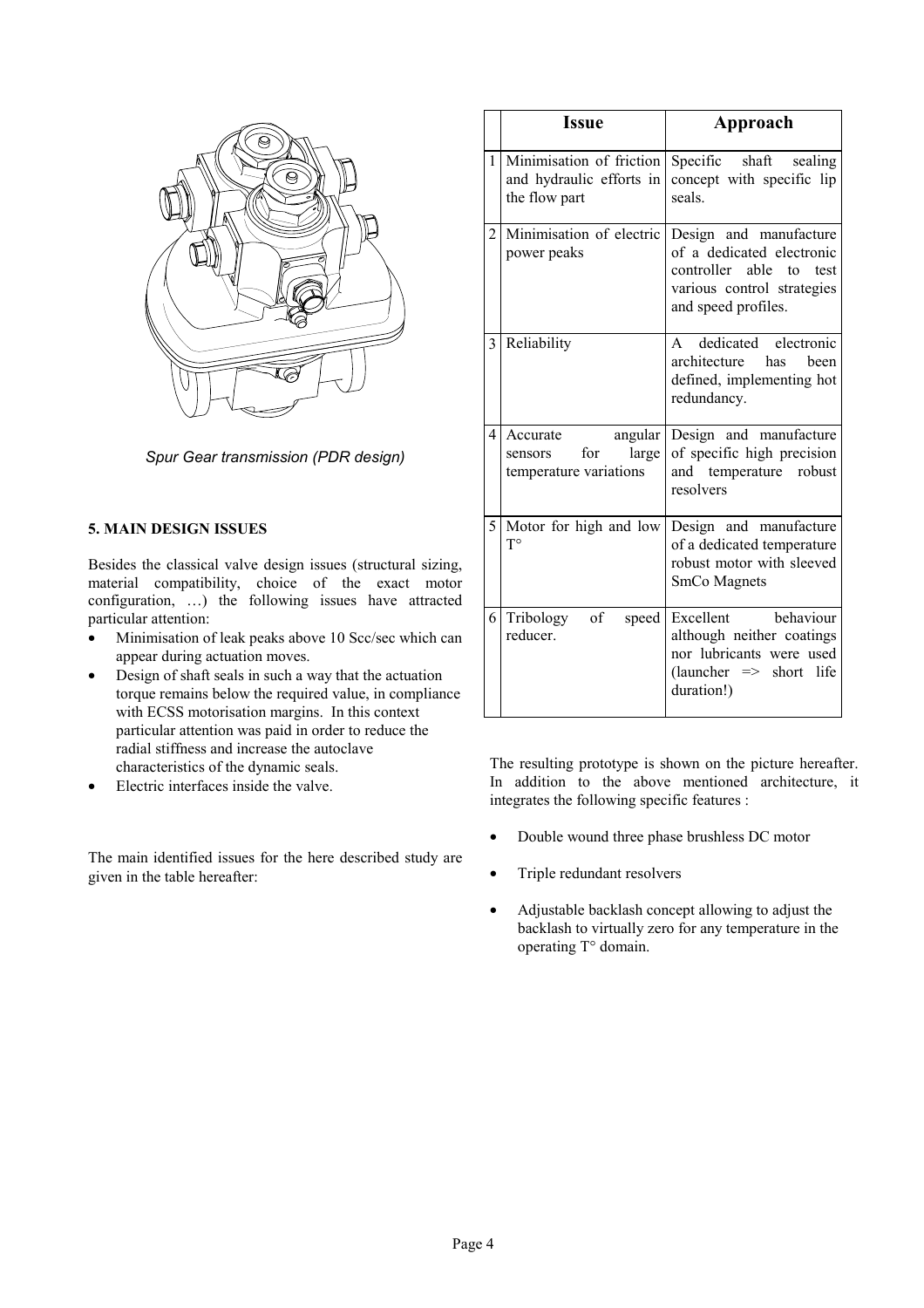

*The obtained valve (on a assembly support)*



*Two ERV prototypes with controller*

# **6. TESTING**

# **6.1 Pneumatic and climatic bench**

In order to verify the ERV performance, a test bench has been manufactured. The main functions of this facility are:

- He pressurisation of the flow part ( $\rightarrow$  200 bar)
- $LN<sub>2</sub>$  Inmersion cooling (77K)
- Resistive heating  $(400^{\circ}C)$
- Leak measurement (0.01 to 1000 Scc He)

Data acquisition system :

- in the bench: pressures and temperatures;
- in the electronic valve controller: 1000Hz acquisition of currents, angular position of valve shaft…



*ERV test bench (front view)*



*ERV test bench (rear view)*

# **6.2 Hydraulic test bench lay out**

In order to test hydraulically the design of the valve shutter elements (butterflies and balls), a specific water<sup>1</sup> loop test bench has been used. This bench provided a database of pressure drop characteristics and flow uniformity downstream from the valve. Target of this analysis was

- To reproduce via appropriate Re similitude, the flow conditions of an upperstage engine chamber injection of feed valve.
- To analyse the perturbation induced by the valve in the downstream flow. For this purpose, eight displaceable pitot tubes were introduced in four sections of the downstream pipe. This allowed to obtain flow profiles in the sections and to give an idea about which

 $\overline{a}$ 

<sup>&</sup>lt;sup>1</sup> Gas tests had already been performed during previous programs.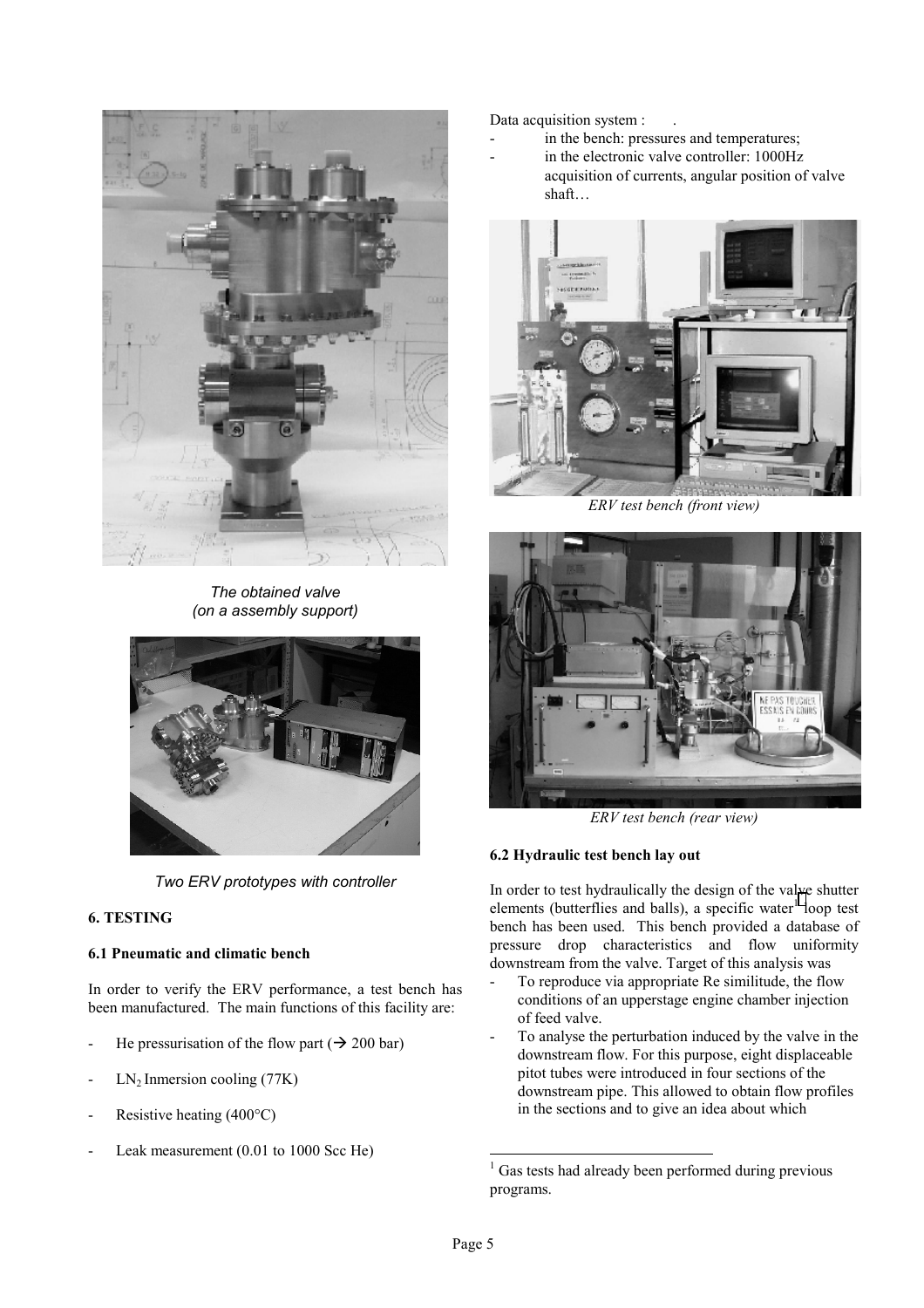conditions the downstream equipment (e.g. a turbopump subject to cavitation) could be subject to.



*view of the water test bench*

## **6.2 Test plan**

Besides the specific electronic and control performance testing, the test plan addressed all aspects that are tested in the frame of valve development. Two prototypes were tested:

- Vibration testing (Ariane 5 specification)
- Endurance tests (80 Typical flight missions at cold, ambient and hot temperatures)
- Climatic tests (at extreme temperatures).
- During these tests, the leak was followed permanently.

## **6.3 Test results**

#### *Electrical tests*

Although in the design of the valves some mechanical resonance frequencies could not be avoided in the  $0\rightarrow$  2000Hz spectrum, and virtually no viscous friction damps potential oscillations, the control laws could be tuned in such a way that

- no unstable behaviour could be observed during all the characterisation tests
- the dynamics of the valve were compliant with the initial requirements
- the peak power requirements were compliant with the requirements, even under the most constraining test conditions. Without a careful choice and tuning of control laws these peaks would have been significantly higher.

These tests were performed on a specific valve simulation tooling (for the tuning of the control laws) and on the main test bench (for the evaluation of pressure and temperature on the electric power consumption).



*Test tooling for debug of electronic driver*

Typical results are given hereafter:



(angle [°] versus time[s])

*Typical record of an actuation:, despite absence of viscosity and irregular dry friction* virtually no noise can be observed

100 W



0 W



## *Vibration tests*

The vibrations were performed according to the Ariane 5 specifications. The flow part was clamped in order to simulate the configuration of the valve on the engine piping.

No anomaly was reported during these tests.

## *Endurance tests*

Endurance tests consisted of huge sequences of actuation cycles with different travel angles, simulating engine start transients, a phase of numerous very small steps (following a typical control law from a virtual engine controller) and an engine shut-down transient.

These cycles included variations in temperature (starting cold with a progressive temperature increase). Typically, one life duration test contained more than one million of mainly small moves.

Besides periodic recordings of the power curves, the maximum leak values were recorded.

## **LESSONS LEARNT**

Unlike pneumatic valves, electric valves require a much more careful design of the shaft seals. As actuation torque of the flow part has a much higher impact on the resulting actuator weight, it is important to design the flow part in such a way that